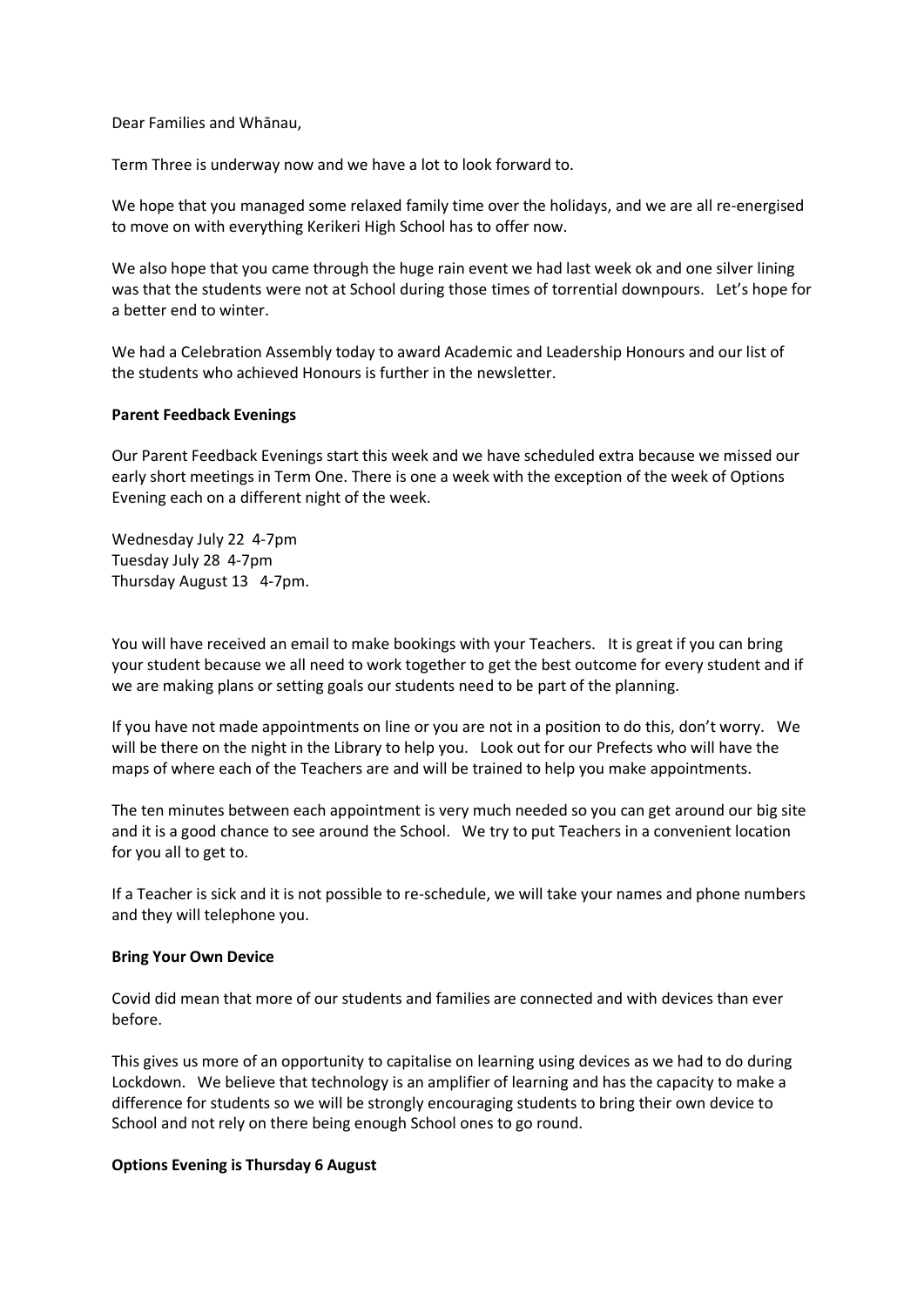This is a really important time to be thinking about each student's Course for next year. While it may seem early to you we need to put the planning in place for enough Teachers in each subject area to cater for the students who are opting for that subject.

In our School we believe in a broad balanced curriculum and after the junior years where in Year 9 students can choose 3 optional subjects and in Year 10 choose 2 optional subjects, we make English , Mathematics and Science compulsory in Year 11 to ensure that students do not cut off pathways too early. We study 6 subjects in Year 11 and so students can choose 3 optional subjects in Year 11 for NCEA Level One and these subjects are usually linked to a pathway a student in thinking of.

We have a hardworking and successful Careers and Gateway (work experience with NCEA Credits) team and Mrs Eileen Crawford our Careers Adviser will be there on the night.

Before the Options Evening you will have received all of the information about the courses and pathways available to your student at Kerikeri High School in 2021. One of the benefits of being a bigger school is our wide range of subjects, specialist classroom teachers and facilities and at Year 12 for instance we can offer over 30 subjects.

# **WAKA**

We see our WAKA values as a way to share understanding about our high expectations at Kerikeri High School and we teach them explicitly.

Covid has disrupted our programme this year and for Term Three we are fully focussed on our WAKA Values, with a specific WAKA value highlighted each fortnight as below, to link in with what is happening across the school at that time.

More regular Year Level Assemblies have also been scheduled so that each Year Level has an Assembly approximately every 7 school days. WAKA will continue to be a key part of the content of those assemblies so that students are clear about what the expectations of them are and what those expectations look like. We will also include in our Daily Notices a specific reference to one aspect of each WAKA value each day, from our WAKA matrix to reinforce these positive expectations.

Year Level Deans are working with Form Teachers to deliver WAKA lesson in Tutorials which reflect the WAKA value being highlighted each fortnight.

- Weeks 1 & 2 Manaaki te tangata Act with Respect "Expect Respect"
- Weeks 3 & 4 Whaia te Matauranga We Are Learners Options Evening is in Week 3 and students will be thinking about 2021 Option choices
- Weeks 5 & 6 Kia manawanui Always Proud lots of extracurricular calendar events happening
- Weeks 7 & 8 Tiaki tangata Keep Ourselves Safe, as we get towards the end of the term
- Weeks 9 & 10 Manaaki te tangata Act with Respect, as we finish the term a reminder about respectful expectations and what Acting with respect looks like.

# **The Tuckshop is Coming**

Covid also disrupted our contract with our new Tuckshop provider and thank you for your patience. We are really looking forward to them opening up in our purpose-built Tuckshop in Week Four.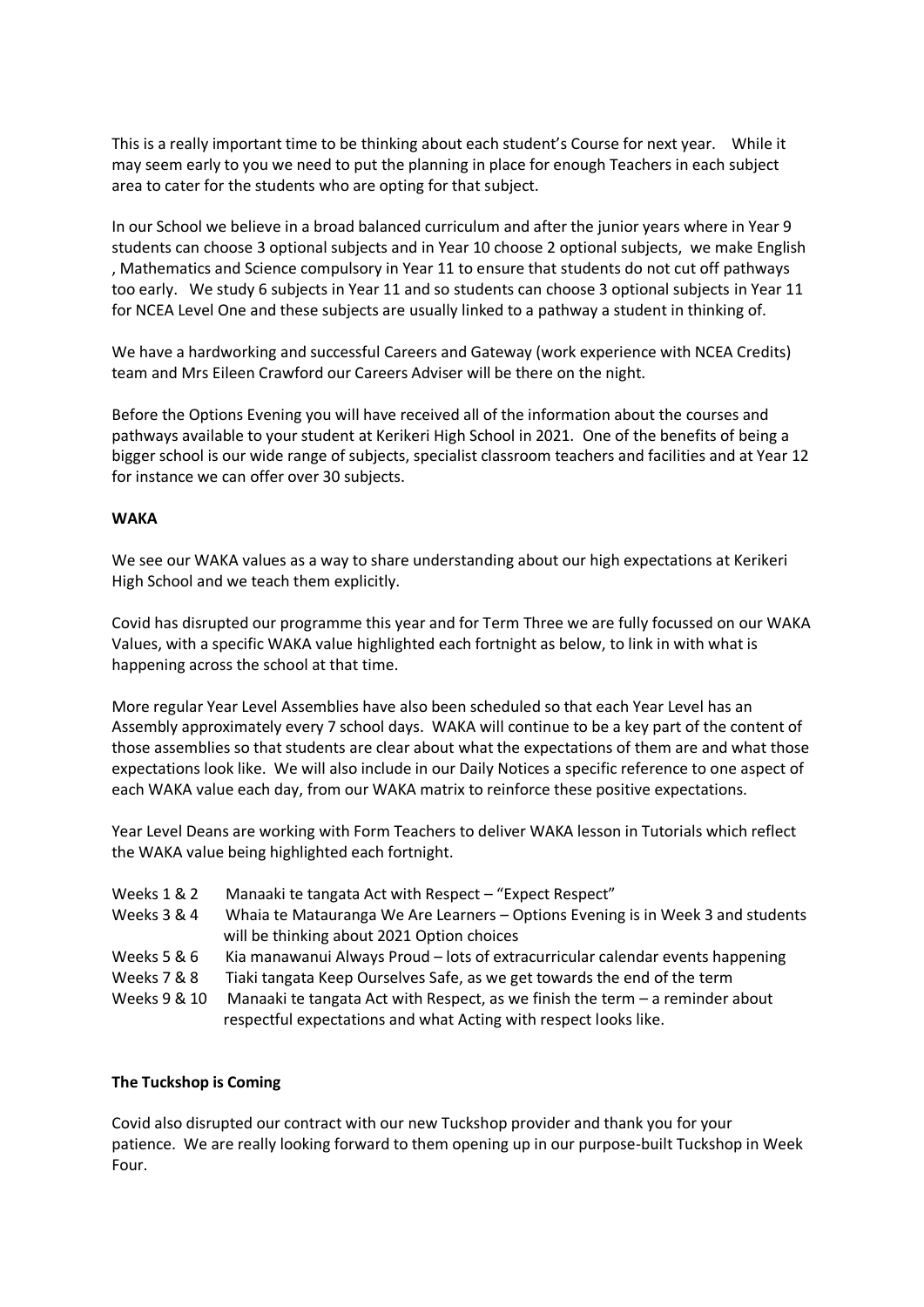## **There is lots to look forward to**

Please get the App. Go to the usual place you download an App and search for School Apps New Zealand, input Kerikeri High School and download it for free. On the front page of the App you will see the Calendar for every day this year as up to date as it is that day, the Daily Notices, Absenses, Contacts, News, Term Dates and fast Links to our Website and Parent Feedback Evening Bookings and even the 2020 NZQA Examination Timetable.

Things to look out for coming up soon are ...

Plastic Free July activities Spanish Week Art Folios in progress in the Auditorium Winter Sports start inter school with Rugby, Football and Netball.

## **Celebration Assembly**

This was only our second Celebration Assembly of the year, the first being for our Prefects at the beginning of Term One.

There was a strong welcome for our recipients from our Kapa Haka roopu and we recognised all of the students who achieved their NCEA Level One and Level Two Endorsed with Excellence and additionally those students who qualified for Honours with the whole 80 Credits at Excellence in Level One and 72 Credits at Level Two given the considerable academic step up. Nimish Singh was also awarded Academic Honours for being top in New Zealand for ICAS Writing.

Our Head Students, Anna Yarrall and Will Whiu spoke and the four Head Students were awarded their Honours for Leadership, Anna, Will, Minaia Corfield and Isaiah Bentley Tsibuah.

The Honours Recipients are:

#### **Honours Academic in NCEA Level 1:**

Stephanie Bartlett Max Cooling Georgia Doherty Isabella Doubleday Emilia Finer Patrick Godson Joshua McNulty Jessica Mooney Heidi Nicholls Casey Roberts Nimish Singh Holly Thackwray Gillian Toala Eva Wagner

**Honours Academic in NCEA Level 2:**

Elisha Alexander